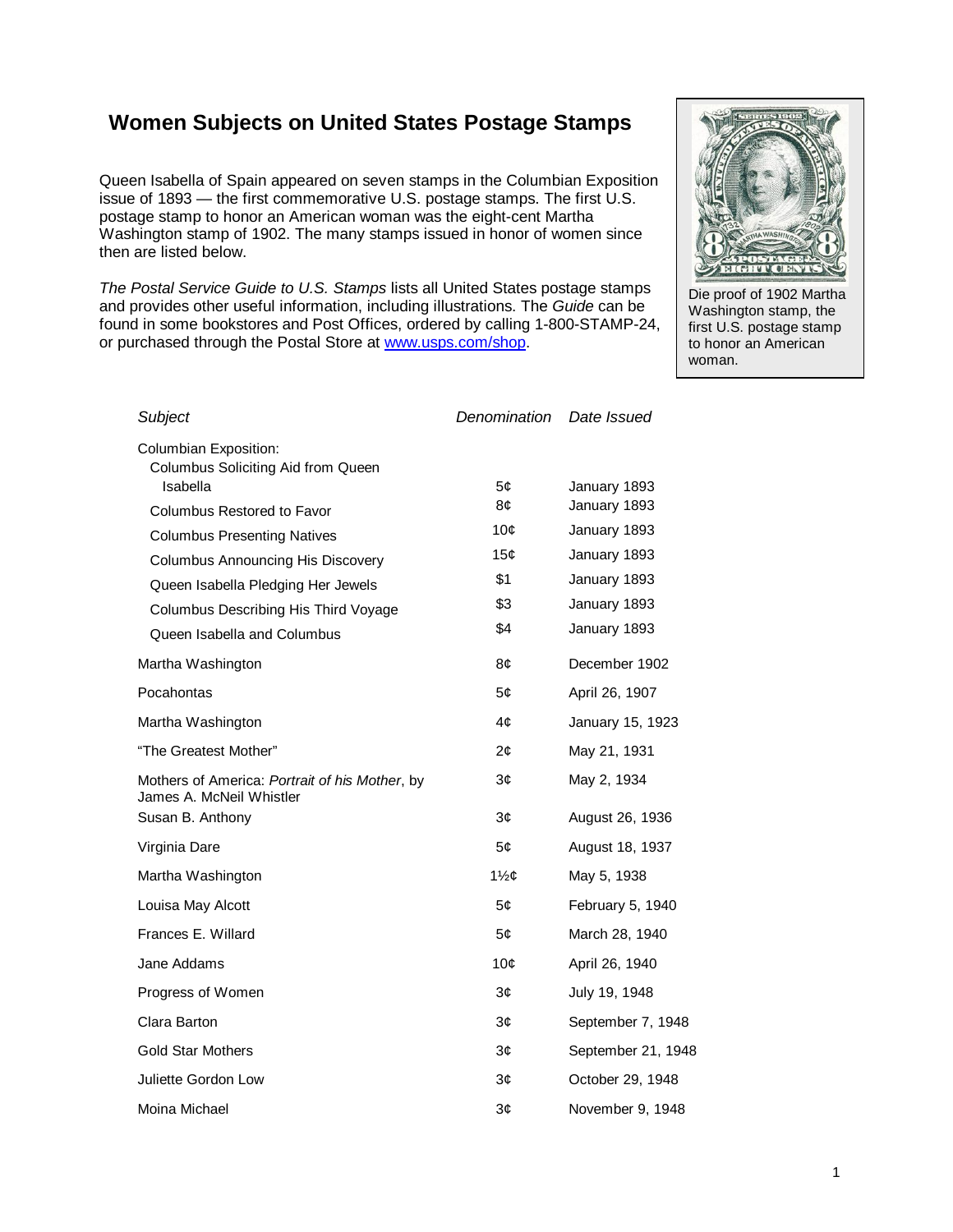| <b>Betsy Ross</b>                               | 3¢                             | January 2, 1952    |
|-------------------------------------------------|--------------------------------|--------------------|
| Service Women                                   | 3¢                             | September 11, 1952 |
| Susan B. Anthony                                | 50¢                            | August 25, 1955    |
| American Woman                                  | 4¢                             | June 2, 1960       |
| <b>Camp Fire Girls</b>                          | 4¢                             | November 1, 1960   |
| Nursing                                         | 4¢                             | December 28, 1961  |
| Girl Scout Jubilee                              | 4¢                             | July 24, 1962      |
| Amelia Earhart                                  | 8¢                             | July 24, 1963      |
| <b>Eleanor Roosevelt</b>                        | 5¢                             | October 11, 1963   |
| Homemakers                                      | 5¢                             | October 26, 1964   |
| <b>General Federation of Women's Clubs</b>      | 5¢                             | September 12, 1966 |
| Mary Cassatt, American Artist                   | 5¢                             | November 17, 1966  |
| Lucy Stone                                      | 50¢                            | August 13, 1968    |
| Grandma Moses                                   | 6¢                             | May 1, 1969        |
| Woman Suffrage                                  | 6¢                             | August 26, 1970    |
| Emily Dickinson, American Poet                  | 8¢                             | August 28, 1971    |
| Willa Cather, American Novelist                 | 8¢                             | September 20, 1973 |
| Elizabeth Blackwell, First Woman Physician      | 18¢                            | January 23, 1974   |
| Sybil Ludington, Youthful Heroine               | 8¢                             | March 25, 1975     |
| International Women's Year                      | 10¢                            | August 26, 1975    |
| Clara Maass: She gave her life                  | 13 <sub>c</sub>                | August 18, 1976    |
| The Seamstress for Independence                 | 13¢                            | July 4, 1977       |
| Black Heritage: Harriet Tubman                  | 13¢                            | February 1, 1978   |
| <b>Frances Perkins</b>                          | 15¢                            | April 10, 1980     |
| Dolley Madison                                  | 15¢                            | May 20, 1980       |
| Emily Bissell, Crusader Against Tuberculosis    | 15¢                            | May 31, 1980       |
| Helen Keller/Anne Sullivan                      | 15 $\boldsymbol{\mathfrak{c}}$ | June 27, 1980      |
| <b>Edith Wharton</b>                            | 15¢                            | September 5, 1980  |
| Blanche Stuart Scott, Pioneer Pilot             | 28 <sub>c</sub>                | December 30, 1980  |
| Rachel Carson                                   | 17¢                            | May 28, 1981       |
| Edna St. Vincent Millay, American Poet          | 18 <sub>c</sub>                | June 10, 1981      |
| <b>Babe Zaharias</b>                            | 18¢                            | September 22, 1981 |
| The Barrymores, Performing Arts                 | 20¢                            | June 8, 1982       |
| Dr. Mary Walker, Army Sugeon, Medal of<br>Honor | 20¢                            | June 10, 1982      |
| Pearl Buck                                      | 5¢                             | June 25, 1983      |
| Dorothea Dix                                    | 1¢                             | September 23, 1983 |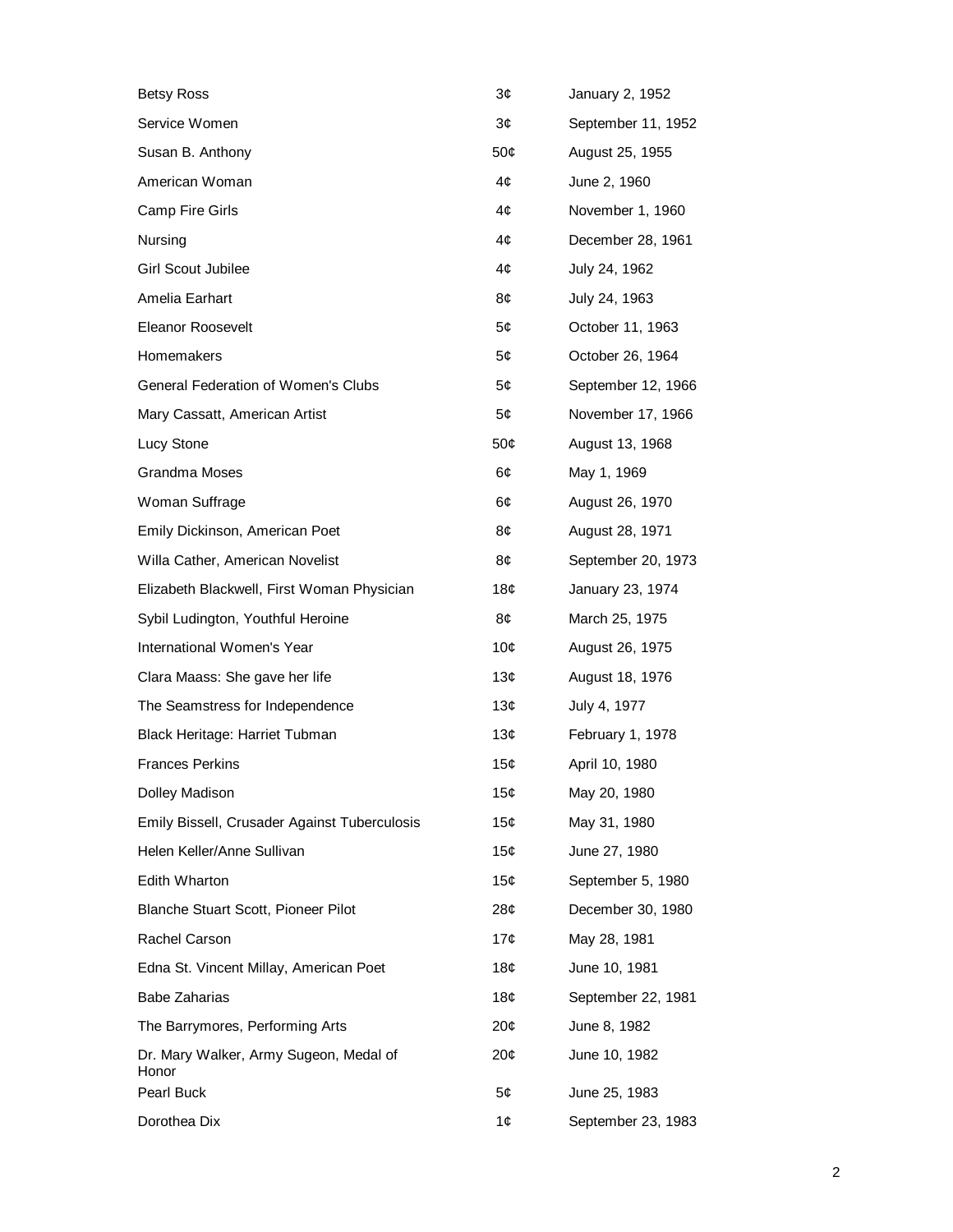| Lillian M. Gilbreth                                                          | 40¢                                | February 24, 1984                        |
|------------------------------------------------------------------------------|------------------------------------|------------------------------------------|
| <b>Eleanor Roosevelt</b>                                                     | $20\mathcal{C}$                    | October 11, 1984                         |
| Black Heritage: Mary McLeod Bethune                                          | $22\mathcal{C}$                    | March 5, 1985                            |
| Abigail Adams                                                                | 22 <sub>0</sub>                    | June 14, 1985                            |
| Black Heritage: Sojourner Truth                                              | $22\mathcal{C}$                    | February 4, 1986                         |
| Belva Ann Lockwood                                                           | 17¢                                | June 18, 1986                            |
| Margaret Mitchell                                                            | 1¢                                 | June 30, 1986                            |
| Julia Ward Howe                                                              | 14¢                                | February 12, 1987                        |
| Mary Lyon                                                                    | 2 <sub>c</sub>                     | February 28, 1987                        |
| Mary Cassatt                                                                 | 23 <sub>c</sub>                    | November 4, 1988                         |
| Black Heritage: Ida B. Wells                                                 | 25¢                                | February 1, 1990                         |
| Marianne Moore, American Poet                                                | 25¢                                | April 18, 1990                           |
| Olympians:<br>Helene Madison<br>Hazel Wightman                               | 25¢<br>25¢                         | July 6, 1990<br>July 6, 1990             |
| Harriet Quimby, Pioneer Pilot                                                | 50¢                                | April 27, 1991                           |
| Summer Olympic Games:<br><b>Women Hurdlers</b><br><b>Women Sprinters</b>     | 29¢<br>29¢                         | July 12, 1991<br>July 12, 1991           |
| Comedians: Fanny Brice                                                       | 29¢                                | August 29, 1991                          |
| World War II, 1942: Millions of Women Join the<br>War Effort                 | 29¢                                | August 17, 1992                          |
| Literary Arts: Dorothy Parker, American Writer                               | 29¢                                | August 22, 1992                          |
| Grace Kelly                                                                  | 29¢                                | May 24, 1993                             |
| Legends of American Music, Rock & Roll /<br>Rhythm & Blues: Dinah Washington | 29¢                                | June 16, 1993                            |
| Legends of American Music, Country &<br>Western:                             |                                    |                                          |
| The Carter Family<br>Patsy Cline                                             | 29¢<br>29 <sub>c</sub>             | September 25, 1993<br>September 25, 1993 |
| Classic Books:<br>Rebecca of Sunnybrook Farm (by Kate<br>Douglas Wiggin)     | 29 <sub>c</sub>                    | October 23, 1993                         |
| Little House on the Prairie (by Laura Ingalls<br>Wilder)                     | 29¢                                | October 23, 1993                         |
| Little Women (by Louisa May Alcott)                                          | 29¢                                | October 23, 1993                         |
| Stars of the Silent Screen:<br>Theda Bara<br>Clara Bow                       | 29 <sub>c</sub><br>29 <sub>c</sub> | April 27, 1994<br>April 27, 1994         |
| <b>Zasu Pitts</b>                                                            | 29 <sub>c</sub>                    | April 27, 1994                           |
| Legends of American Music, Popular Singers:                                  |                                    |                                          |
| <b>Ethel Merman</b>                                                          | 29¢                                | September 1, 1994                        |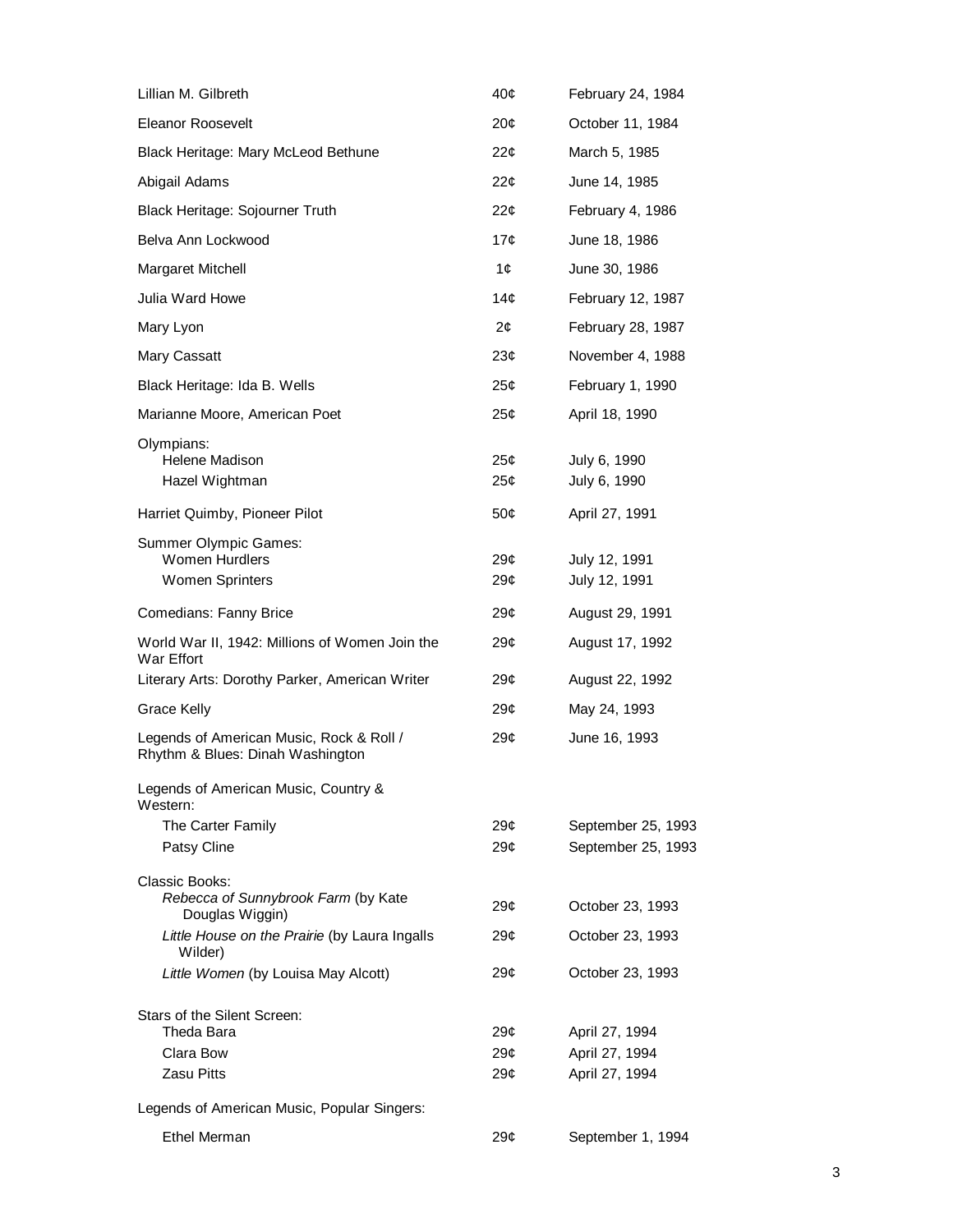| <b>Ethel Waters</b>                                       | 29¢             | September 1, 1994  |
|-----------------------------------------------------------|-----------------|--------------------|
| Legends of American Music, Jazz and Blues<br>Singers:     |                 |                    |
| <b>Mildred Bailey</b>                                     | 29¢             | September 17, 1994 |
| <b>Billie Holiday</b>                                     | 29 <sub>c</sub> | September 17, 1994 |
| 'Ma' Rainey                                               | 29 <sub>c</sub> | September 17, 1994 |
| <b>Bessie Smith</b>                                       | 29¢             | September 17, 1994 |
| Legends of the West:                                      |                 |                    |
| <b>Annie Oakley</b>                                       | 29¢             | October 18, 1994   |
| Nellie Cashman                                            | 29¢             | October 18, 1994   |
| Sacagawea                                                 | 29 <sub>c</sub> | October 18, 1994   |
| Virginia Apgar, Physician                                 | 20¢             | October 24, 1994   |
| Black Heritage: Bessie Coleman                            | 32¢             | April 27, 1995     |
| Legends of Hollywood: Marilyn Monroe                      | 32¢             | June 1, 1995       |
| Civil War:                                                |                 |                    |
| Clara Barton                                              | 32¢             | June 29, 1995      |
| Mary Chesnut                                              | 32 <sub>c</sub> | June 29, 1995      |
| Phoebe Pember                                             | 32¢             | June 29, 1995      |
| Harriet Tubman                                            | 32¢             | June 29, 1995      |
| Alice Hamilton, MD, Social Reformer                       | 55¢             | July 11, 1995      |
| Alice Paul, Suffragist                                    | 78¢             | August 18, 1995    |
| Women's Suffrage                                          | 32 <sub>0</sub> | August 26, 1995    |
| Ruth Benedict, Anthropologist                             | 46¢             | October 20, 1995   |
| Jacqueline Cochran, Pioneer Pilot                         | 50¢             | March 9, 1996      |
| Summer Olympic Games:                                     |                 |                    |
| Women's running                                           | 32¢             | May 2, 1996        |
| Women's diving                                            | 32¢             | May 2, 1996        |
| Women's gymnastics                                        | 32¢             | May 2, 1996        |
| Women's sailboarding                                      | 32¢             | May 2, 1996        |
| Women's soccer                                            | 32¢             | May 2, 1996        |
| Women's swimming                                          | 32¢             | May 2, 1996        |
| Women's softball                                          | 32¢             | May 2, 1996        |
| Georgia O'Keeffe                                          | 32¢             | May 23, 1996       |
| <b>Breast Cancer Awareness</b>                            | 32¢             | June 15, 1996      |
| Legends of American Music, Songwriters:<br>Dorothy Fields | 32¢             | September 11, 1996 |
| <b>Merian Botanical Prints</b>                            | 32¢             | March 3, 1997      |
| Legends of American Music, Opera Singers:                 |                 |                    |
| Lily Pons                                                 | 32¢             | September 10, 1997 |
| Rosa Ponselle                                             | 32¢             | September 10, 1997 |
| Women in Military Service                                 | 32¢             | October 18, 1997   |
| Black Heritage: Madam C. J. Walker                        | 32¢             | January 28, 1998   |
| Celebrate the Century-1900s: Gibson Girl                  | 32¢             | February 3, 1998   |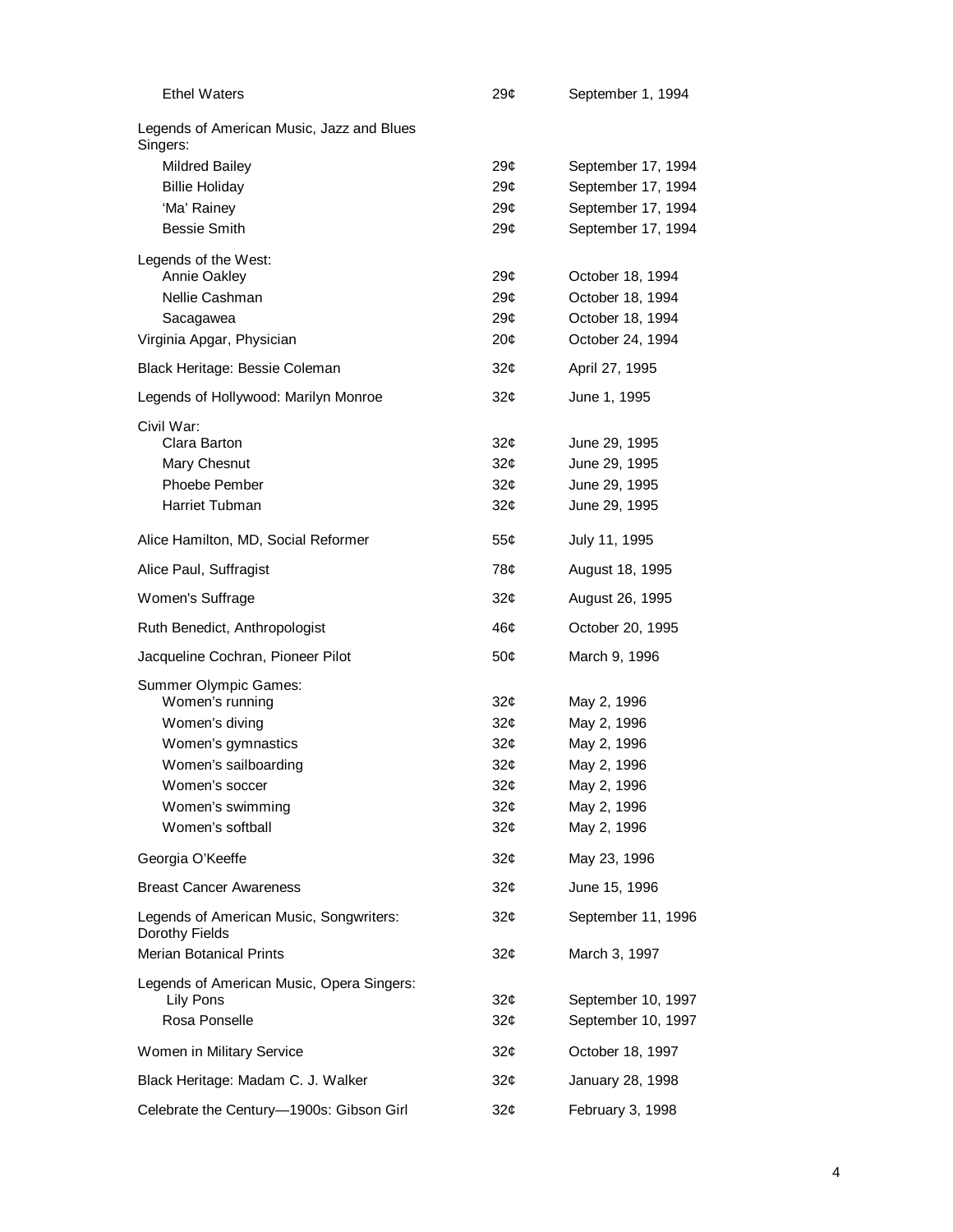| Celebrate the Century-1920s:<br>19 <sup>th</sup> Amendment           | 32 <sub>0</sub> | May 28, 1998       |
|----------------------------------------------------------------------|-----------------|--------------------|
| <b>Emily Post's Etiquette</b>                                        | 32¢             | May 28, 1998       |
| Margaret Mead, Anthropologist                                        | 32¢             | May 28, 1998       |
| Flappers Do the Charleston                                           | 32 <sub>0</sub> | May 28, 1998       |
| Legends of American Music, Gospel Singers:                           |                 |                    |
| Mahalia Jackson                                                      | 32¢             | July 15, 1998      |
| Roberta Martin                                                       | 32 <sub>0</sub> | July 15, 1998      |
| Sister Rosetta                                                       | 32 <sub>0</sub> | July 15, 1998      |
| Clara Ward                                                           | 32¢             | July 15, 1998      |
| Lila and DeWitt Wallace                                              | 32 <sub>0</sub> | July 16, 1998      |
| Four Centuries of American Art: Breakfast in<br>Bed, by Mary Cassatt | 32 <sub>0</sub> | August 27, 1998    |
| Celebrate the Century-1930s:                                         |                 |                    |
| <b>Eleanor Roosevelt</b>                                             | 32¢             | September 10, 1998 |
| America Survives the Depression (detail of                           |                 |                    |
| Migrant Mother by Dorothea Lange)                                    | 32¢             | September 10, 1998 |
| Gone With the Wind (by Margaret Mitchell)                            | 32¢             | September 10, 1998 |
| Mary Breckenridge, Founder, Frontier Nursing<br>Service              | 77¢             | November 9, 1998   |
| Celebrate the Century-1940s: Women<br><b>Support War Effort</b>      | 33¢             | February 18, 1999  |
| Alfred Lunt and Lynn Fontanne                                        | 33¢             | March 2, 1999      |
| Literary Arts: Ayn Rand                                              | 33 <sub>c</sub> | April 22, 1999     |
| Celebrate the Century-1950s: "I Love Lucy"                           | 33 <sub>c</sub> | May 26, 1999       |
| Celebrate the Century-1970s: Women's<br><b>Rights Movement</b>       | 33 <sub>c</sub> | November 18, 1999  |
| Black Heritage: Patricia Roberts Harris                              | 33¢             | January 27, 2000   |
| Louise Nevelson (five designs)                                       | 33 <sub>c</sub> | April 6, 2000      |
| American Illustrators:                                               |                 |                    |
| Neysa McMein                                                         | 34¢             | February 1, 2001   |
| Rose O'Neill                                                         | 34¢             | February 1, 2001   |
| Jessie Willcox Smith                                                 | 34¢             | February 1, 2001   |
| Distinguished Americans: Hattie W. Caraway,<br>Senator               | 76¢             | February 21, 2001  |
| Frida Kahlo                                                          | 34¢             | June 21, 2001      |
| Legends of Hollywood: Lucille Ball                                   | 34 <sub>c</sub> | August 6, 2001     |
| Masters of American Photography:                                     |                 |                    |
| Gertrude Käsebier                                                    | 37¢             | June 13, 2002      |
| Dorothea Lange                                                       | 37¢             | June 13, 2002      |
| Imogen Cunningham                                                    | 37¢             | June 13, 2002      |
| Distinguished Americans: Edna Ferber, Author                         | 83¢             | July 29, 2002      |
| Women in Journalism:                                                 |                 |                    |
| Nellie Bly                                                           | 37¢             | September 14, 2002 |
| Ida M. Tarbell                                                       | 37¢             | September 14, 2002 |
| Ethel L. Payne                                                       | 37 <sub>c</sub> | September 14, 2002 |
| Marguerite Higgins                                                   | 37¢             | September 14, 2002 |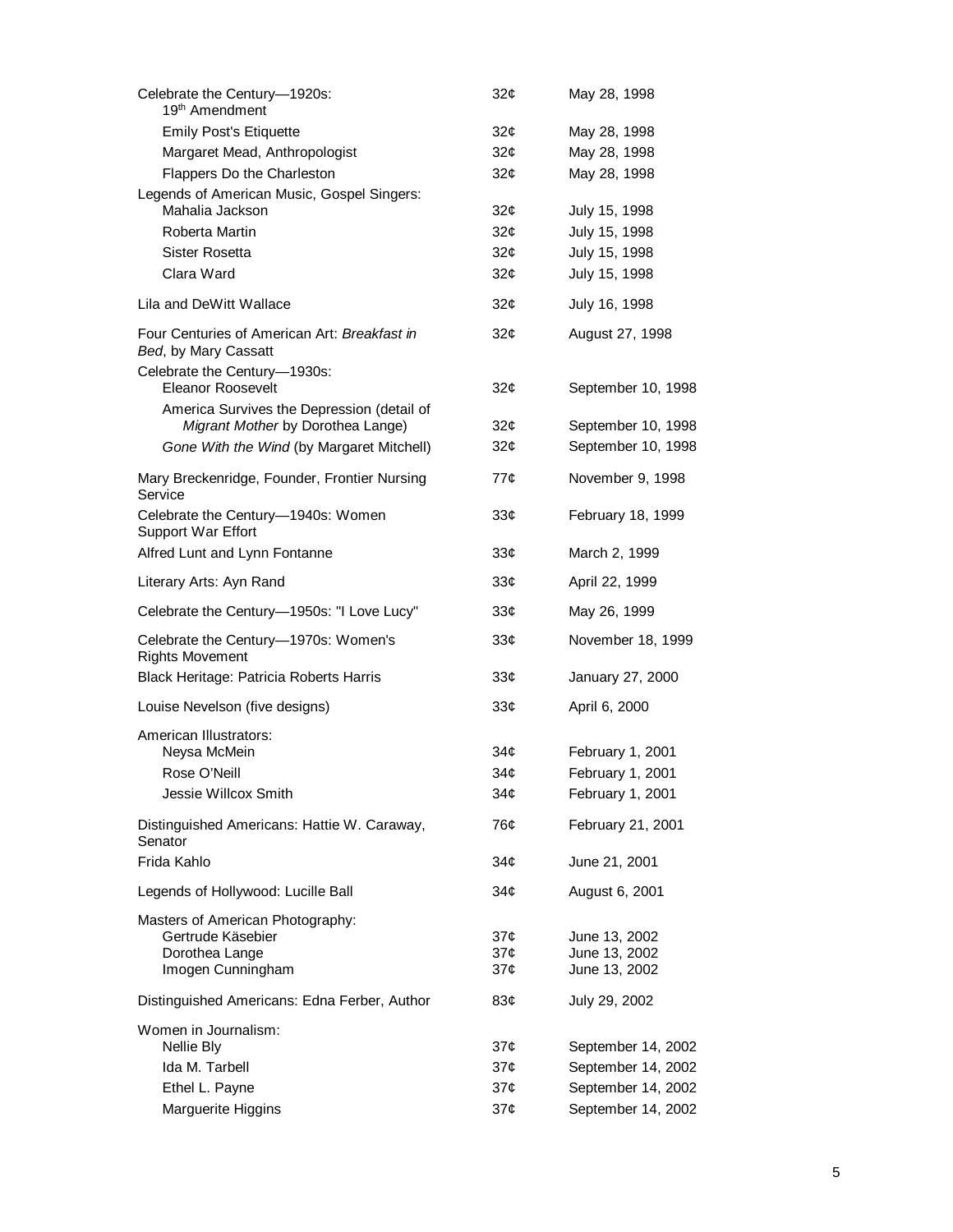| Literary Arts: Zora Neale Hurston                                                                | 37¢                                | January 24, 2003                 |
|--------------------------------------------------------------------------------------------------|------------------------------------|----------------------------------|
| Legends of Hollywood: Audrey Hepburn                                                             | $37\mathcal{C}$                    | June 11, 2003                    |
| American Treasures:<br>Mary Cassatt-Young Mother<br>Mary Cassatt-Children Playing on the         | 37 <sub>c</sub><br>37¢             | August 7, 2003<br>August 7, 2003 |
| Beach<br>Mary Cassatt-On a Balcony<br>Mary Cassatt-Child in a Straw Hat                          | 37¢<br>37¢                         | August 7, 2003<br>August 7, 2003 |
| American Choreographers:<br>Martha Graham<br>Agnes de Mille                                      | 37 <sub>c</sub><br>$37\mathcal{C}$ | May 4, 2004<br>May 4, 2004       |
| Distinguished Americans: Wilma Rudolph,<br>Athlete                                               | 23 <sub>c</sub>                    | July 14, 2004                    |
| Black Heritage: Marian Anderson                                                                  | 37 <sub>c</sub>                    | January 27, 2005                 |
| American Scientists: Barbara McClintock                                                          | 37¢                                | May 4, 2005                      |
| Greta Garbo                                                                                      | 37 <sub>c</sub>                    | September 23, 2005               |
| Black Heritage: Hattie McDaniel                                                                  | 39 <sub>c</sub>                    | January 25, 2006                 |
| Literary Arts: Katherine Anne Porter                                                             | 39 <sub>c</sub>                    | May 15, 2006                     |
| Distinguished American Diplomats: Frances E.<br>Willis                                           | 39 <sub>c</sub>                    | May 30, 2006                     |
| Legends of Hollywood: Judy Garland                                                               | 39¢                                | June 11, 2006                    |
| Black Heritage: Ella Fitzgerald                                                                  | 39 <sub>c</sub>                    | January 10, 2007                 |
| Distinguished Americans: Margaret Chase<br>Smith, Senator                                        | 58¢                                | June 13, 2007                    |
| Distinguished Americans: Harriet Beecher<br>Stowe, Author                                        | 75¢                                | June 13, 2007                    |
| Literary Arts: Marjorie Kinnan Rawlings                                                          | 41¢                                | February 21, 2008                |
| American Scientists: Gerty Cori, Biochemist                                                      | 41¢                                | March 6, 2008                    |
| American Journalists: Martha Gellhorn                                                            | 42¢                                | April 22, 2008                   |
| Vintage Black Cinema: Princess Tam-Tam<br>(featuring Josephine Baker)                            | 42¢                                | July 16, 2008                    |
| Legends of Hollywood: Bette Davis                                                                | 42¢                                | September 18, 2008               |
| Civil Rights Pioneers:<br>Mary Church Terrell and Mary White<br>Ovington                         | 42¢                                | February 21, 2009                |
| Oswald Garrison Villard and Daisy Gatson<br><b>Bates</b>                                         | 42¢                                | February 21, 2009                |
| Medgar Evers and Fannie Lou Hamer                                                                | 42¢                                | February 21, 2009                |
| Ella Baker and Ruby Hurley                                                                       | 42¢                                | February 21, 2009                |
| Distinguished Americans: Mary Lasker                                                             | 78¢                                | May 15, 2009                     |
| Black Heritage: Anna Julia Cooper                                                                | 44 <sub>¢</sub>                    | June 11, 2009                    |
| Early TV Memories:<br>I Love Lucy (featuring Lucille Ball and<br>Vivian Vance as Lucy and Ethel) | 44¢                                | August 11, 2009                  |
| The Dinah Shore Show (featuring Dinah<br>Shore)                                                  | 44¢                                | August 11, 2009                  |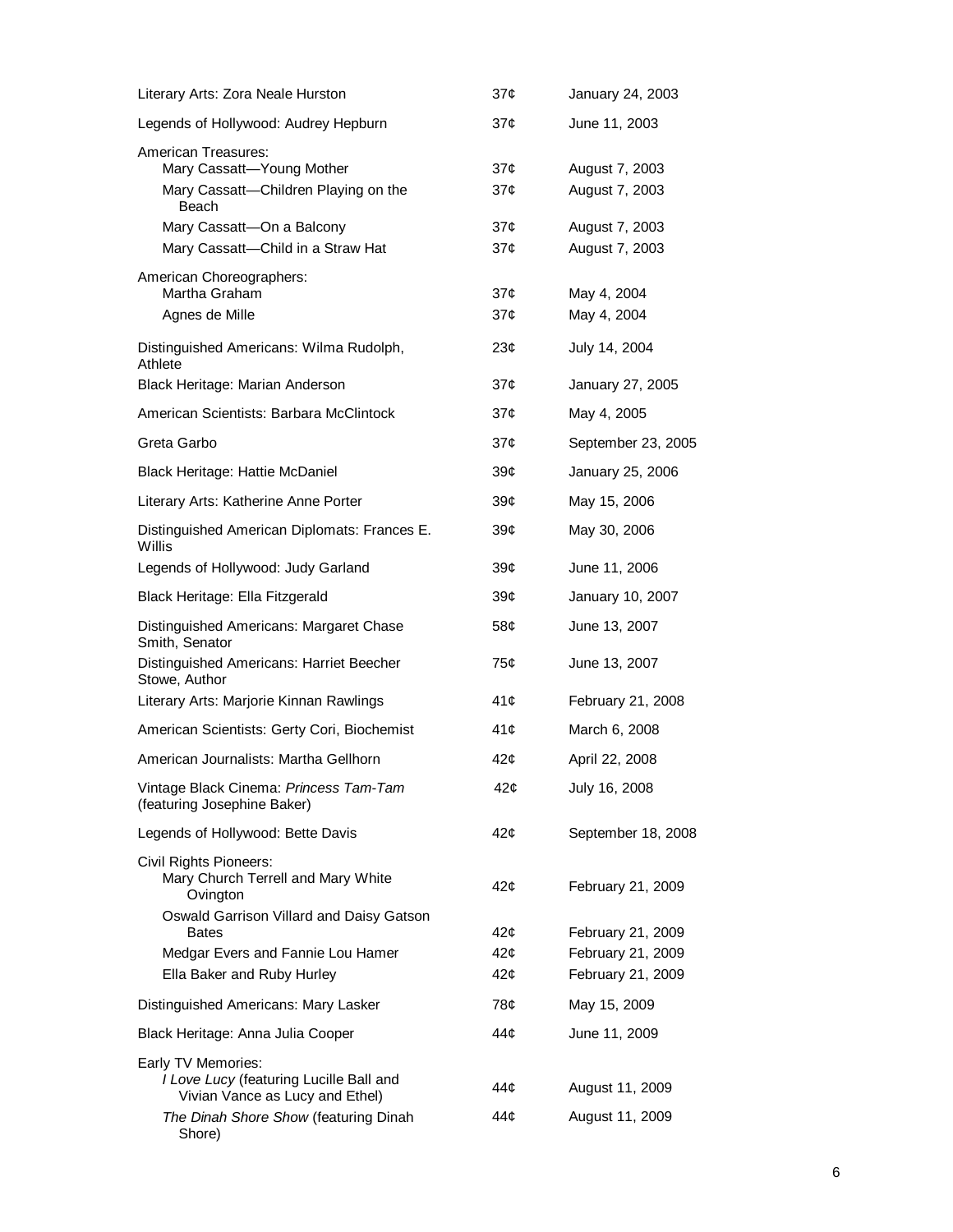| Kukla, Fran and Ollie (featuring Fran<br>Allison)  | 44¢ | August 11, 2009    |
|----------------------------------------------------|-----|--------------------|
| <b>Burns and Allen (featuring Gracie</b><br>Allen) | 44¢ | August 11, 2009    |
| Ozzie and Harriet (featuring Harriet<br>Nelson)    | 44¢ | August 11, 2009    |
| Katharine Hepburn                                  | 44¢ | May 12, 2010       |
| Kate Smith                                         | 44¢ | May 27, 2010       |
| Mother Teresa                                      | 44¢ | September 5, 2010  |
| Literary Arts: Julia de Burgos                     | 44¢ | September 14, 2010 |

*Since 2011, all commemorative stamps for the First-Class Mail one-ounce rate have been Forever stamps, equal in value to the current First-Class Mail one-ounce price. The value given in parentheses was the price of the stamp when first issued.* 

| Latin Music Legends:<br>Carmen Miranda                                                              | (44¢)                            | March 16, 2011                                                       |
|-----------------------------------------------------------------------------------------------------|----------------------------------|----------------------------------------------------------------------|
| Selena                                                                                              | (44¢)                            | March 16, 2011                                                       |
| Celia Cruz                                                                                          | (44¢)                            | March 16, 2011                                                       |
| Distinguished Americans: Oveta Culp Hobby                                                           | 84¢                              | April 15, 2011                                                       |
| <b>Helen Hayes</b>                                                                                  | (44¢)                            | April 25, 2011                                                       |
| American Scientists: Maria Goeppert Mayer                                                           | (44¢)                            | June 16, 2011                                                        |
| Pioneers of American Industrial Design: Greta<br>von Nessen                                         | (44¢)                            | June 29, 2011                                                        |
| Black Heritage: Barbara Jordan                                                                      | (44¢)                            | September 16, 2011                                                   |
| Twentieth-Century Poets:<br>Elizabeth Bishop<br>Gwendolyn Brooks<br>Denise Levertov<br>Sylvia Plath | (45¢)<br>(45¢)<br>(45¢)<br>(45¢) | April 21, 2012<br>April 21, 2012<br>April 21, 2012<br>April 21, 2012 |
| <b>Edith Piaf</b>                                                                                   | (45¢)                            | June 12, 2012                                                        |
| Innovative Choreographers:<br>Isadora Duncan                                                        | (45¢)                            | July 28, 2012                                                        |
| Katherine Dunham                                                                                    | (45¢)                            | July 28, 2012                                                        |
| Lady Bird Johnson                                                                                   | (45¢)                            | November 30, 2012                                                    |
| Rosa Parks                                                                                          | (46¢)                            | February 4, 2013                                                     |
| Modern Art in America, 1913-1931: Georgia<br>O'Keeffe                                               | (46¢)                            | March 7, 2013                                                        |
| Music Icons: Lydia Mendoza                                                                          | (46¢)                            | May 15, 2013                                                         |
| Black Heritage: Althea Gibson                                                                       | (46¢)                            | August 23, 2013                                                      |
| Black Heritage: Shirley Chisholm                                                                    | (49¢)                            | January 31, 2014                                                     |
| Music Icons: Janis Joplin                                                                           | (49¢)                            | August 8, 2014                                                       |
| Celebrity Chefs:<br>Julia Child                                                                     | (49¢)                            | September 26, 2014                                                   |